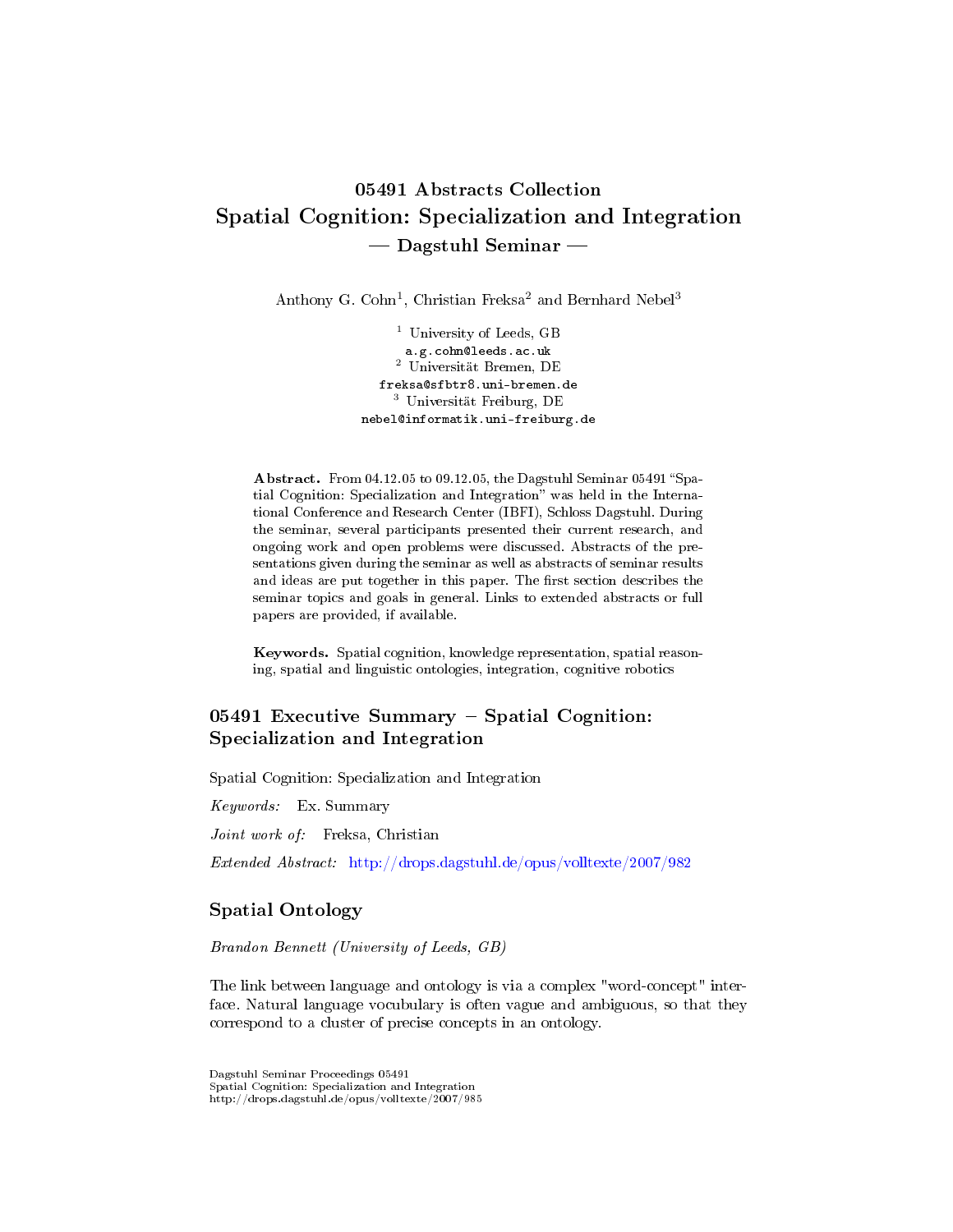The debate about whether there is a single or multiple ontologies hinges on whether it is possible to map the terminologies of different cultural groups onto a single conceptual structure.

A crucial aspect of word meaning is that a given term very often conflates a number of different "modes of characterisation". For instance a house may be described in terms of:

 $-$  its physical properties, its function as a dwelling place,

 $\overline{\phantom{a}}$  its origin as a built artifact, or its legal status as a domestic property.

Typically these modes coincide, but may become separated, resulting in "identity schism".

Several kinds of vagueness complicate the definition of spatial concepts:

- 1. Mode ambiguity,
- 2. ill-defined thresholds on relevant observables that characterise spatial objects.
- 3. individuation of objects from continuously varying spatial distribution of matter.

A promissing approach to modelling vagueness is to parameterise the meanings of geographic feature terms relative to choices of thresholds on relevant observables.

A further problem is the ontological status of "place".

Human geographaers have described "place" as being "space with meaning". This idea can be modelled formally by treating a place as a spatial region, associated with a spatial predicate expressing a "principle of integration". The predicate is not only true of the region but provides a means of individuating the region from the surrounding space.

Keywords: Spatial Concepts, Ontology, Vagueness, Place

# Reasoning with Mental Models, Images, and Diagrams Spatial focus and problem solving

Sven Bertel (Universität Bremen, D)

The representational properties of diagrams have been shown to lead to specific characteristics of diagram-based problem solving. For example, the coupling between processes and structures used in imagery and visual perception allow for perceptual inferences to be drawn at low cognitive costs ('reading off of information'), leading to coupled mental/external processes to develop, in which information in turns gets externalized and internalized, and is subject to diagrammatic and mental processing.

Collaborative and assistive scenarios in which human and computational reasoners jointly operate on a common diagrammatic medium require models of the human reasoner's current mental foci of attention in problem solving to be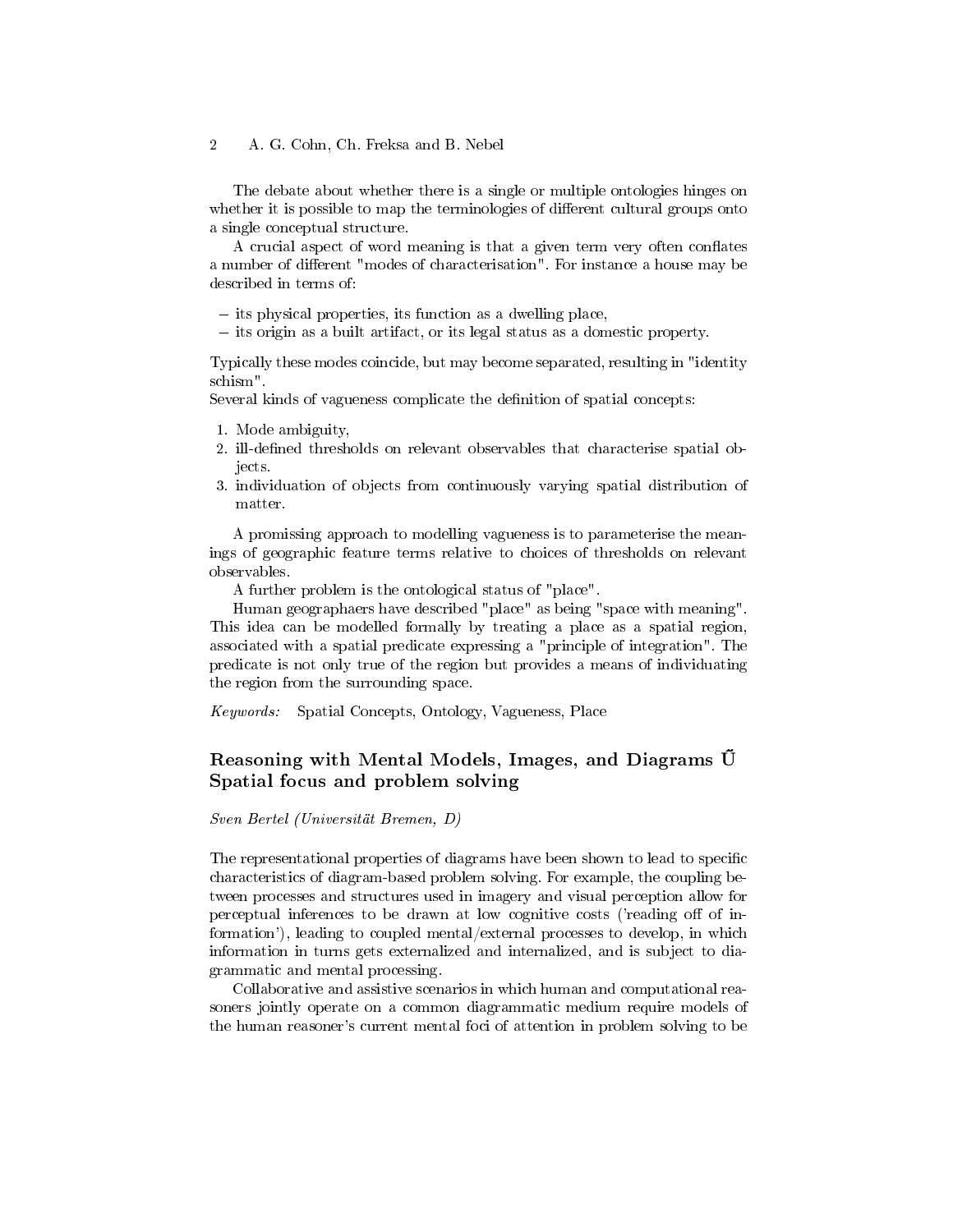used by the computational part (i.e. to better predict next reasoning steps). This contribution suggests that, because of the special coupling of imagery and perception subsystems, common internal and external mechanisms of orienting spatial focus may exist, and that tracking external attention (e.g. through eye movement tracking) may be used to get a handle on mental attentional foci in problem solving. Some ideas from a recent eye movement study on matchstick configuration problems are presented. The talk end with a list of open issues proposed for a subsequent break-out discussion.

Keywords: Diagram, problem solving, eye movement, assistance, spatial focus

# Commonsense notions of proximity and direction in environmental space

Matt Duckham (University of Melbourne, AU)

It is desirable that formal theories of qualitative reasoning should be informed by the ways in which humans conceptualize the spaces in which they live. The work described in this talk uses data provided in experiments with human subjects to derive some regularities in such conceptualizations.

The data concerns human conceptualization of proximity and direction within a university campus. The results are analyzed using several approaches. In particular, the relationship between geometric and human conceptual models of the space is explored; the structure and regularities of combinations of proximity and direction relations are examined; and the issue of granularity in vague spatial relations is considered. Overall, the results show that while individual differences between humans are important, there are striking regularities in the population's notions of distance and direction in the space.

Keywords: Qualitative spatial reasoning, vagueness, granularity, near, left

Joint work of: Worboys, Mike; Duckham, Matt; Kulik, Lars

Full Paper:

<http://www.geosensor.net/papers/scc2.pdf>

See also: Worboys, M., Duckham, M. and Kulik, L. (2004) Commonsense notions of proximity and direction. Spatial Cognition and Computation v4 n4, 285-312.

# From a linguistic point of view: Spatial language and ontology

Carola Eschenbach (Universität Hamburg, D)

The triadic interrelation between natural language, ontologies and space mainly depends on processes of generating and interpreting natural language. These processes serve to make experiences the speaker gained by perception and action in the external world accessible to the hearer.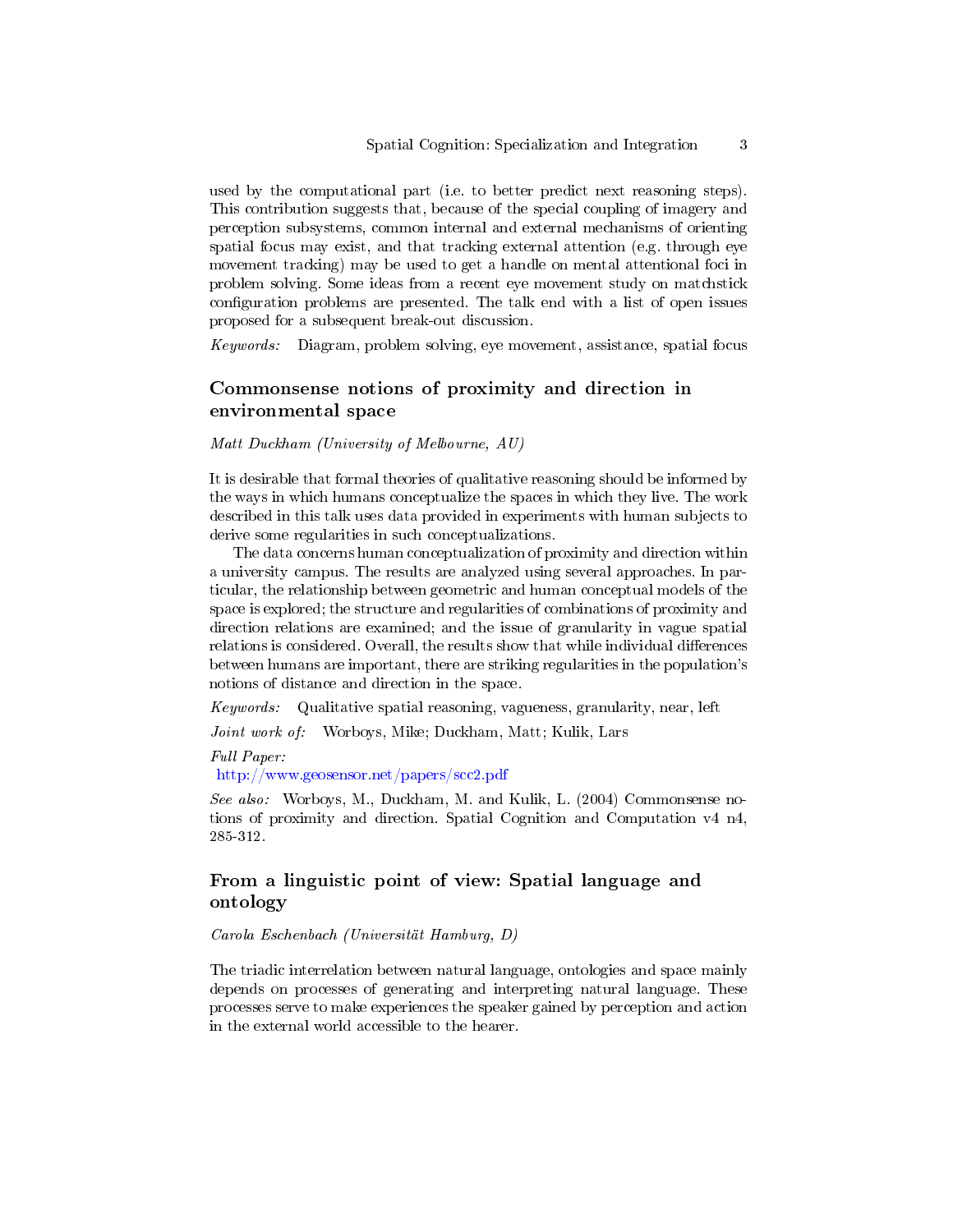In an extreme case there are up to four different situations related to the gain and use of information formulated in the text. For example, the author of a written route description verbalizes information acquired by earlier experiences and stored in memory, and the reader uses the information he gained from this text later for navigation. While perceiving and acting demand the use of quantitative concepts, memory and language typically employ qualitative concepts.

The relation between natural language and the external world is mediated by the internal representations of language users. Correspondingly, ontologies are not purely related to language and space but form an integral part of the language user's internal representations of the world that support communication. The ontologies of humans are both developed via perception and action, and coordinated among humans by communication using natural language.

Joint work of: Habel, Christopher; Eschenbach, Carola

# Interactivity and Reinterpretation in Diagrammatic Inference

Ron Ferguson (Georgia Institute of Technology, USA)

One of the current challenges in diagrammatic reasoning is to create diagram editors that support problem-solving. As noted by Goldschmidt, this requires a drawing substrate that is interactive (allowing changes to be made or reversed at any point) and which can handle incomplete or vague information. Here we examine these issues in the context of our diagrammatic reasoner, GeoRep.

Keywords: Diagram spatial ai

#### What robotics can learn from Cognitive Science

#### Christoph Flores (Universität Bremen, D)

The talk was about the question of transferability of results from one area of research to another. Taking a sceptical standpoint about possible successes, it put a (rather uncommon) focus on methodological questions. (The more common concern about notions and concepts was not in the focus of the talk.) Providing an example of succesful processing in a software package "SCIP2", a proposal was made to make our habitual focus on good representations (and the processes that lead to them) a bit weaker and to make our focus on representation-processpairs a bit stronger (and therefore our focus on processes for both the production and the further processing of representations).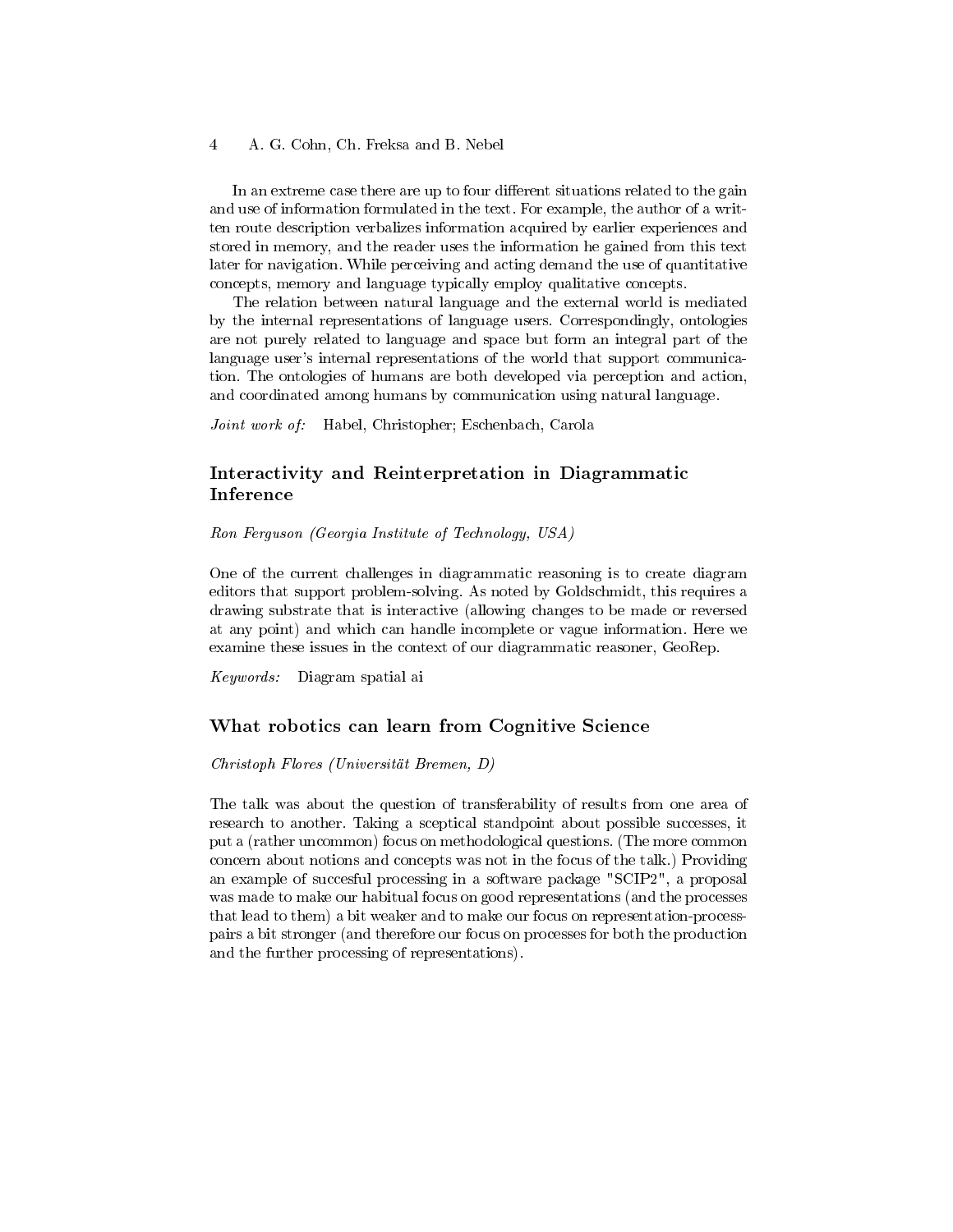The semiotic idea of "continous processing" was presented as a general idea, a game of thought.

 $Keywords:$  Representation-process pairs, causal analysis of empirical findings, semiotic information processing

### Probalistic Spatial Calculi

Andrew Frank (TU Wien, A)

Reasoning with spatial relations produces often the universal relation (top) as a result; this is not informative and not satisfactory for the user. The problem is even more pronounced when information from different calculi is combined.

Human performance in such situation is better; it seems to rely on a probabilistic approach: For human problem solving, a most likely answer is often sufficient. I hoped that a clever seletion of how the discretization of distance and direction values would result in a combined qualitative spatial reasoning calculus with optimal power, even if results were only the most probable ones. Unfortunately, the research by Jung Hong was not completely convincing and the question, how humans perform, remains open.

Keywords: Spatial reasoning, probability reasoning, heuristic for spatial reasoning, Distance reasoning, reasoning with cardinal directions

#### Spatial Cognition - the past fifty years

Christian Freksa (Universität Bremen, D)

The talk gives an introduction to the interdisciplinary research area Spatial Cognition and presents a few landmark publications in the field from cognitive psychology and biology, architecture and urban planning, cognitive geography and geographic information science, artificial intelligence and cognitive neuroscience, touching upon philosophy of mind and linguistics, cognitive robotics and physics, mathematics and informatics. A focus of the presentation is on wayfinding and navigation and on qualitative spatial reasoning.

Keywords: Interdisciplinary research, psychology, geography, urban planning, architecture, artificial intelligence, wayfinding, qualitative spatial reasoning

# Invisible Geography–A Cognitive Perspective on Spatial Context

#### Christian Freksa (Universität Bremen, D)

This paper develops a representation-theoretic notion of spatial context for cognitive agents interacting with spatial environments. We discuss the current state of the art in defining context as used in context-aware and/or location- aware systems.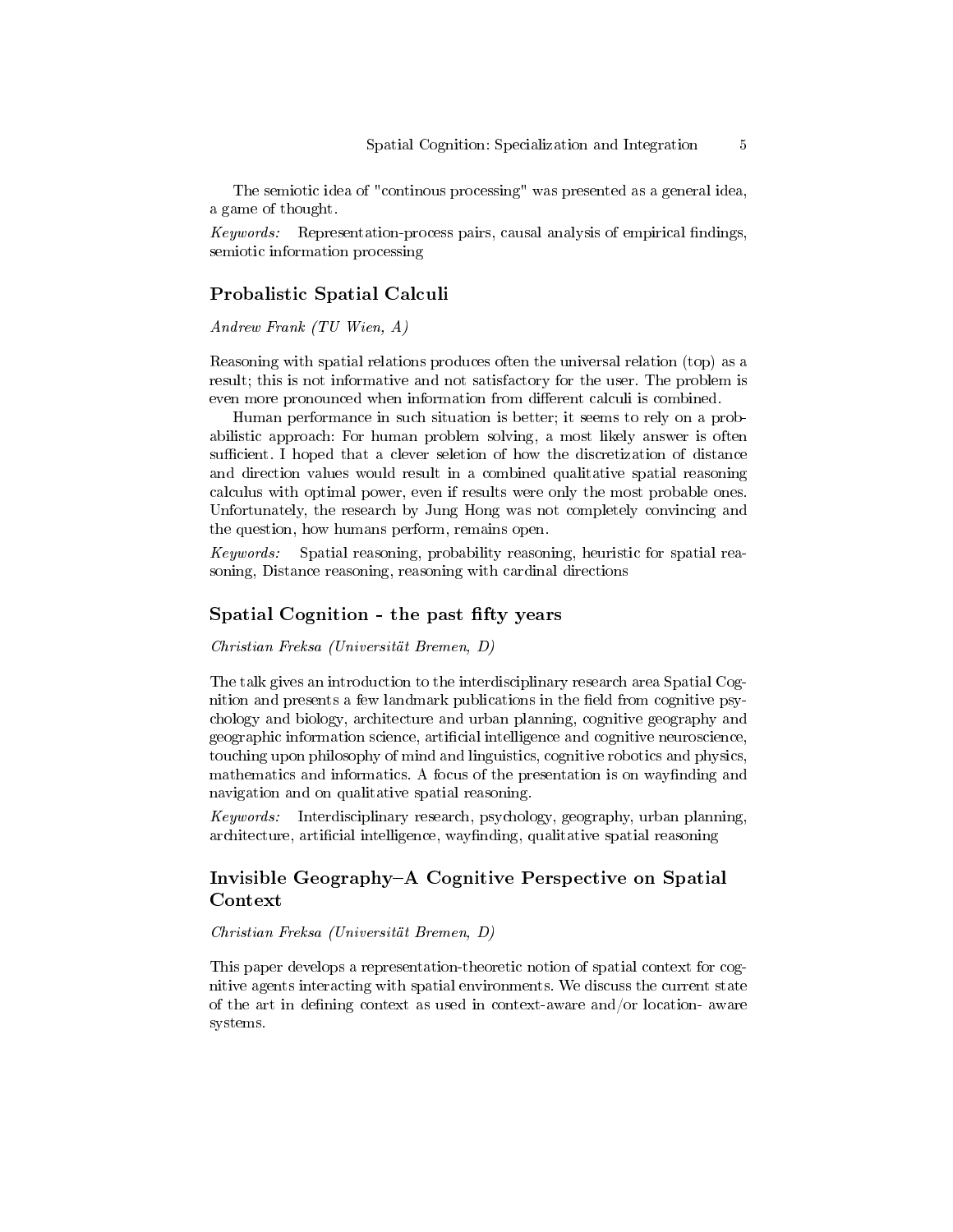In contrast to existing approaches, we define context through cognitive processes. The term 'invisible geography' alludes to the fact that knowledge about geographic space develops through complex cognitive interaction and is not simply 'out there' to be looked at. Placing (cognitive) processes in the focus of our context definition allows for a truly user-centered perspective: conceptualizations imbue spatial structures with meaning. This allows for fixing terminological problems and relating context definitions to work in spatial information theory and cognitive science. Although we focus on spatial context, the approach is generic and can be adapted to other domains in which cognitive aspects concerning users of information systems are central.

Keywords: Representation theory, spatial context, location aware systems Joint work of: Freksa, Christian; Klippel, Alexander; Winter, Stephan Full Paper: <http://drops.dagstuhl.de/opus/volltexte/2007/980>

### Towards an Integrated Multi-layer Spatial Information Structure

Antony Galton (University of Exeter, GB)

It is typical for a geographical information system to be organised in terms of layers, e.g., for topography, hydrology, demography, etc. These layers are aligned with each other through being anchored to a common coordinate frame, which may be thought of as a 'bare space' layer. This kind of structure presents a number of problems, for example with the handling of scattered entities, spatially indeterminate entities, and entities of different types. To handle these problems, we need to determine the types of layers required and to diversify the types of inter-layer linkage. Proposed layer types include a space/geometry layer, a topographical layer, with a layer for the build environment possibly separated off from this, and an institutional layer. Cutting across this system of layers is a set of distinctions between different ways of organising the information within a layer, for example fields, objects, and networks. Finally, we might require a separate cartographic layer concerned with how features are represented on a map, including textual labels. Types of inter-layer linkage include ways of handling vague location (e.g., by means of 'anchoring' relations which fall short of exact location), relations between objects and elds, and relations of use or function. An element in the institutional layer, e.g., a hospital or a university, will be linked by use/function relations to buildings and other physical features in the built environment layer, and these will in turn be linked by location relations to elements in the space/geometry layer; this decoupling of use/function from location facilitates updating the knowledge base to reflect, for example, changes in the use of a building, or the expansion of an institution by acquisition of new premises. The crucial point here is that elements from different layers can be linked directly in a variety of ways, without always having to go through the space/geometry layer as an intermediary.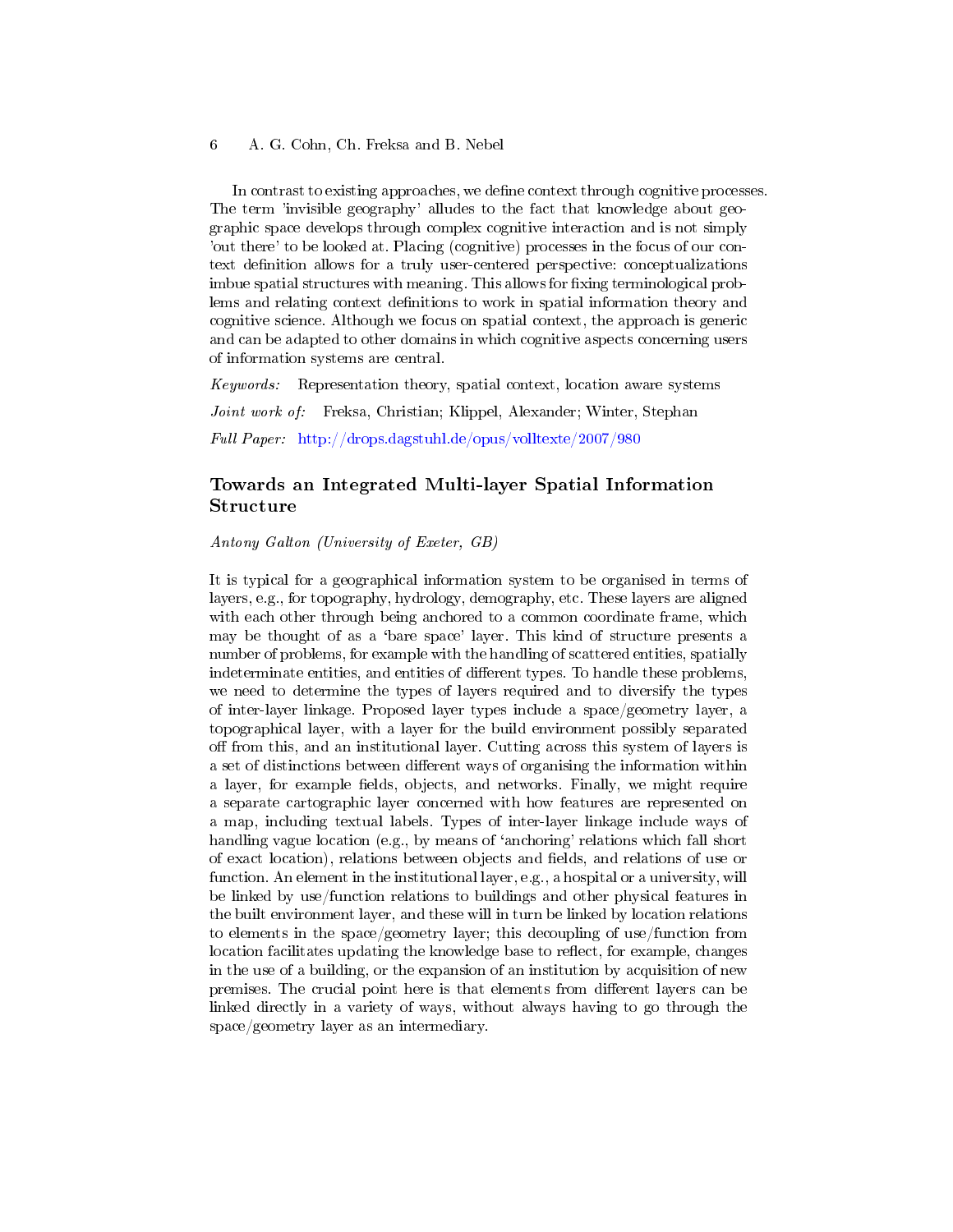# Sketches as mental facilitators in complex visually-mediated tasks

#### Gabriela Goldschmidt (Technion - Haifa, IL)

Compositional tasks belong to the category of ill-structured problems, and as such a search is conducted in the process of solving them. Complex tasks that are meant to lead to outcomes that embody shapes and forms, such as visual arts and design assignments, entail visual representations in the course of such a search. We therefore refer to them as visually-mediated tasks. Visual representations can be internal, in imagery, or external, e.g., various notations, drawings and 3D objects. External representations partake in the reasoning process, and they are also memory aids and can serve as communication and specification devices as well. As thinking aids the most effective representations are rapid sketches, which can be produced by hand or digitally. Ferguson (1992) distinguished among three types of sketches: a) thinking sketch, b) talking sketch, and c) prescriptive sketch. Prescriptive sketches, like measured drawings, best serve the purpose of specification. Communication uses primarily talking sketches; both communication and specification make use of measured drawings, though usually in later stages and not during the search phase of problem-solving.

As a reasoning aid the thinking sketch, usually produced by an individual for private usage, is of great interest in terms of the cognitive scaffolding it affords, provided its maker is an experienced sketcher. A sketch, however rough, serves as a display and therefore can potentially serve as a cue-bearing stimulus. It can be manipulated in imagery and then re-represented externally in revised form, thus creating a feedback loop. We may therefore regard the self-generated sketch as participating in interactive imagery. As a representation - again in experienced hands - the sketch has the following properties that are cognitively valuable to the effectiveness of the search process:

- Rapid production (minimal cognitive resources)
- Flexible stop rules
- Only minimally rule-bound
- Reversible and transformable at any stage (overlays)
- Tolerant of incompletion
- Tolerant of inaccuracy and lack of scale
- Supports feedback loops

It is therefore not surprising that artists and designers have relied on sketching for centuries in their problem-solving processes, and it is important to further unveil the cognitive processes involved in the activity of sketching.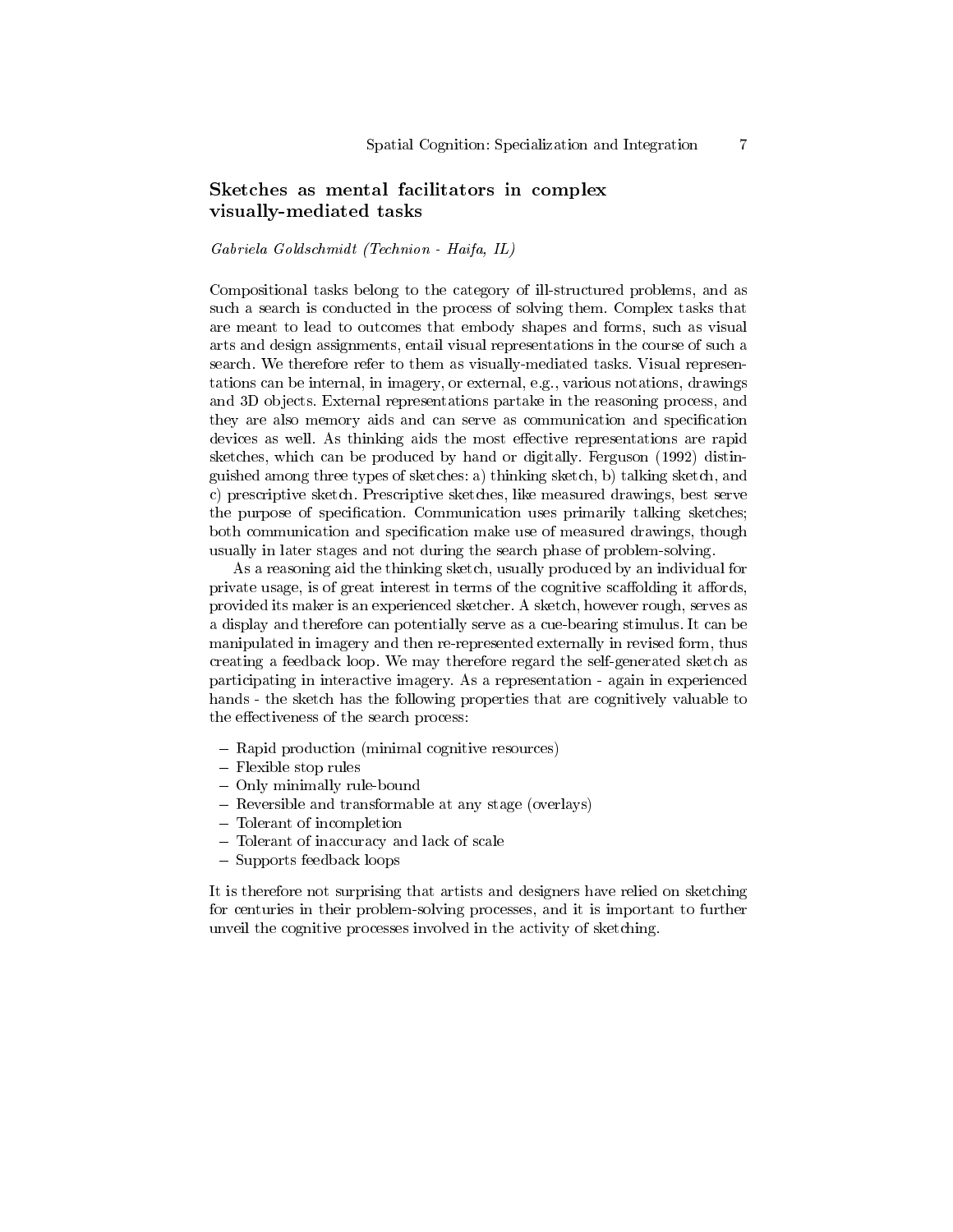# From a linguistic point of view: Spatial language and ontology

#### Christopher Habel (Universität Hamburg, D)

The triadic interrelation between natural language, ontologies and space mainly depends on processes of generating and interpreting natural language. These processes serve to make experiences the speaker gained by perception and action in the external world accessible to the hearer.

In an extreme case there are up to four different situations related to the gain and use of information formulated in the text. For example, the author of a written route description verbalizes information acquired by earlier experiences and stored in memory, and the reader uses the information he gained from this text later for navigation. While perceiving and acting demand the use of quantitative concepts, memory and language typically employ qualitative concepts.

The relation between natural language and the external world is mediated by the internal representations of language users. Correspondingly, ontologies are not purely related to language and space but form an integral part of the language user's internal representations of the world that support communication. The ontologies of humans are both developed via perception and action, and coordinated among humans by communication using natural language.

Joint work of: Habel, Christopher; Eschenbach, Carola

### Cognition & Architecture: Design & Usability of Indoor Spaces

Christoph Hölscher (Universität Freiburg, D)

One can regularly observe that orientation and navigation around a large building are difficult tasks for human users (Passini, 1984) and often lead to severe wayfinding problems.

This is most prominently the case for complex public buildings such as airport terminals, hospitals or office spaces. The design and architecture literature acknowledges these handicaps, yet without supplying much scientific basis for planning remedies. A number of researchers have identified factors contributing to way finding difficulties, ranging from visual access to issues of building configuration and layout complexity (esp. Weisman, 1981), but the concrete triggers of wayfinding difficulties are still not well understood. How can we bridge the gap between architectural design practice and spatial cognitive research on human navigation behavior? How can building design be better suited to human way finding needs, i.e. how can the cognitive and behavioural dispositions (preferences/ strategies) of building users be supported by architectural design? In my position statement I would like to raise questions about what information cognitive studies must provide to be useful for designers.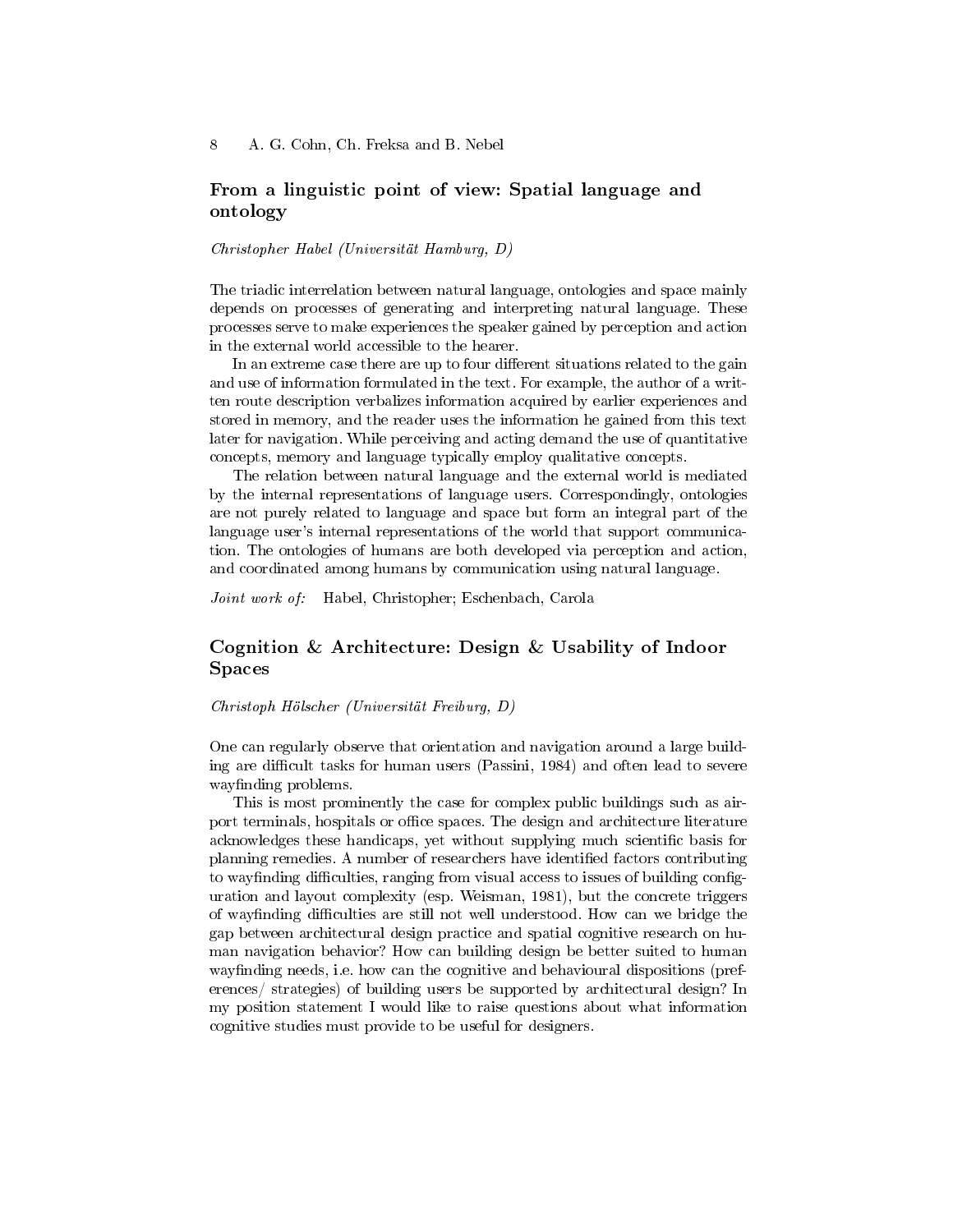Also, I wonder what technical support could be provided - both to designers and users of buildings - to help overcome wayfinding challenges in indoor spaces.

Joint work of: Hölscher, Christoph; Strube, Gerhard

# Orientation Calculi and Route Graphs: Towards Semantic Representations for Route Descriptions

Bernd Krieg-Brückner (Universität Bremen, D)

Our work is part of the DFG-funded Research Center "Spatial Cognition" (SFB/TR 8) in the project "Shared Control via Dialogs". One particular goal in this context is the resolution of shared-control problems by clarification dialogs between the driver and the Bremen semi-autonomous wheelchair Rolland. In this context we are aiming for semantic representations of route descriptions.In order to support the checking for consistency of route descriptions and to be able to make formal deductions, we try to link linguistic ontologies to conceptual ontologies, integrated with formal spatial calculi. These are then related with corresponding formalisations at the robot level for execution at run-time. All theories are formalised in the Common Algebraic Specification Language,  $CASL$ , and supported by tools in the Heterogeneous Specification framework, Hets. In this presentation of work in progress, we are trying to integrate qualitative orientation calculi with Route Graphs. Star orientations, and the algebraic properties of the inverse and full complement operations, are the basis for specifying properties of orientations between directed edges, i.e. qualitative vectors, between locations. 8-star orientations at the entry and the exit of a vector are then used to define the relations of variants of the Double Cross Calculus with 8 and 12 orientations, resp. With an additional predicate "at" a location, we then define all 15 relations. Vectors are related to route segments with orientation predicates at entries and exits. The inherent origin orientation at a place is then used to solve the place integration problem when joining individual routes into Route Graphs. Finally, some abstract predicates for route descriptions such as "via", "pass by", etc., are defined in terms of these calculi which provide a foundational semantics.

Keywords: Orientation, double cross calculus, route graph, route descriptions

### The Role of Spatial Cognition for Robotics

#### Benjamin Kuipers (Univ. of Texas at Austin, USA)

There are many well-documented peculiarities of human spatial cognition. Are these simply limitations of the human mind and brain, and the design for an intelligent robot should ignore or avoid them? Or are they unavoidable trade-offs in optimal strategies for solving the spatial problems faced by an autonomous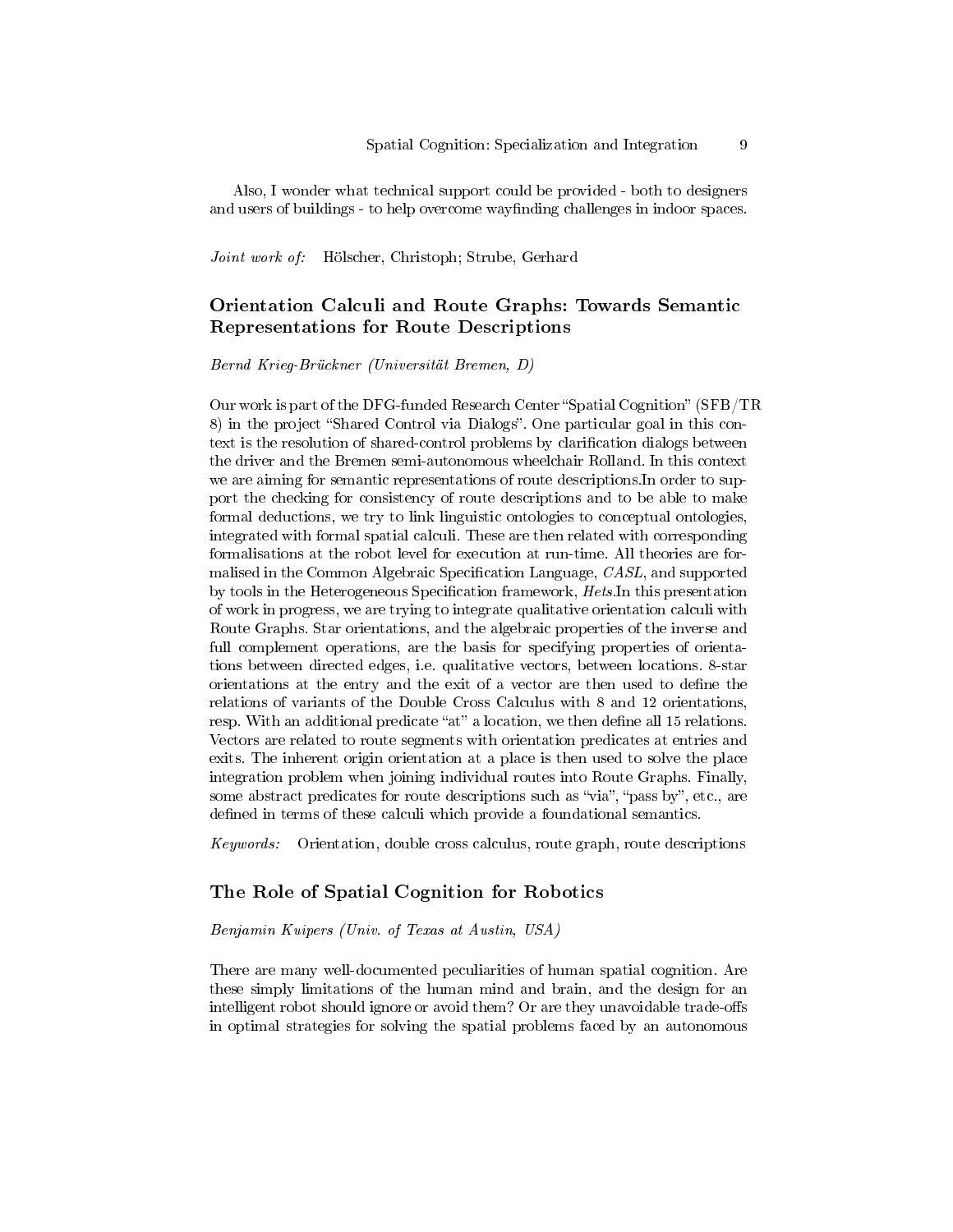agent? In our work on the Spatial Semantic Hierarchy (SSH), we take the latter position, focusing on the ability to express incomplete knowledge of space.

At the Control level, the agent selects and follows control laws to define a discrete set of distinctive states within the continuous environment. These states, along with actions abstracting the control laws linking them, form the Causal level of the SSH. From this, we derive the Topological level, which describes the environment qualitatively in terms of places, paths, and regions, related by connectivity, order, and containment. The Hybrid SSH generalizes previous work by building local metrical maps directly from perceptual information, and by building global metrical maps on the skeleton provided by the global topological map. By having multiple representations for these kinds of incomplete spatial knowledge, we hope that the Spatial Semantic Hierarchy will contribute to understanding robustness and scalability of human spatial cognition.

Papers and other information can be obtained at http://www.cs.utexas.edu/∼qr/robotics/.

Keywords: Spatial Semantic Hierarchy, cognitive map, robot exploration, map learning

Extended Abstract: <http://drops.dagstuhl.de/opus/volltexte/2007/981>

See also: http://www.cs.utexas.edu/∼qr/robotics/papers.html

#### Qualitative Spatial Representations in Robotic Soccer

Gerhard Lakemeyer (RWTH Aachen, D)

Traditionally spatial representations in robotic soccer have been mainly quantitative in nature, consisting, roughly, of position estimates for team members, opponents, and the ball. In the context of high-level plan languages for robot control like Golog, the use of more abstract qualitative representations has at least three advantages: it facilitates the classification of game situations, plans become re-usable, and plan specifications by humans become more user-friendly. This talk is about our efforts to develop qualitative representations and reasoning methods suitable for the high-level control of robotic soccer agents.

Keywords: Qualitative spatial representations, robot control

### Geometrical Logics

Ian Pratt-Hartmann (Manchester University, GB)

The talk takes a broad historical view of the development of geometry, with special emphasis on recent interest in geometrical formalisms.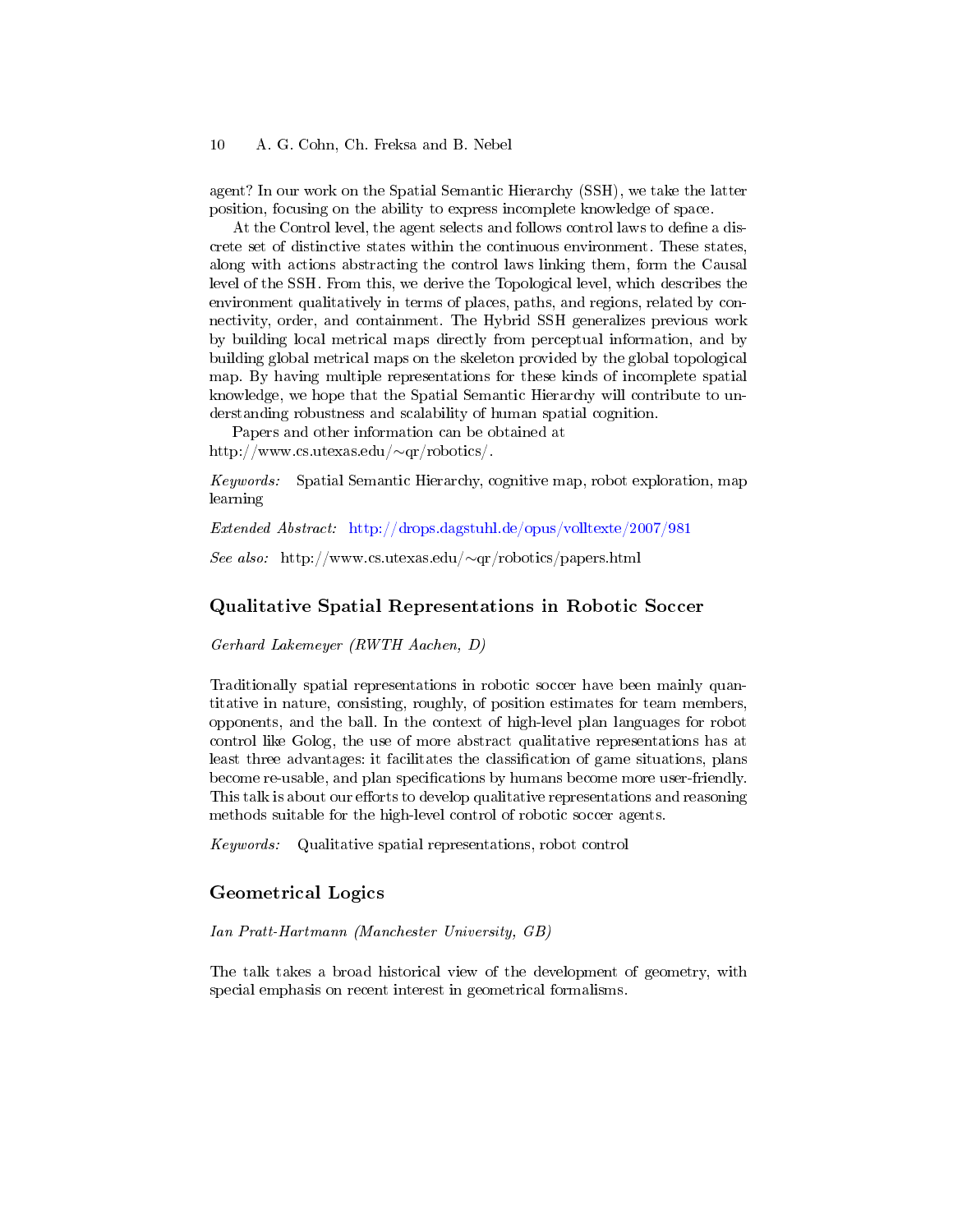By 'geometrical logic', we understand a formal language interpreted over a (class of) geometrical structures, broadly construed.

Informally, we can identify three 'dimensions' of variation in geometrical logics: (i) the (classes of) structures considered; (ii) the primitive geometrical terms interpreted thereover; (iii) the logical (and set-theoretical) resources by means of which these terms may be combined. We present several examples of geometrical logics from the recent literature, and survey some of the key questions that arise in the study of geometrical logics.

Keywords: Geometry, logic, topology

### Mappings For Cognitive Semantic Interoperability

Martin Raubal (Universität Münster, D)

Semantic interoperability for geographic information and services has been a main research area within Geographic Information Science. Success in solving semantic interoperability problems has been limited though, because many efforts are based on so-called realist semantics approaches. Considering the fact that geographic information is eventually used by people, it is necessary to account for people's (geographic) concepts and their semantic relation to different system views of the same concepts. We propose to tackle the problem of Cognitive Semantic Interoperability for geographic information by defining mappings between conceptual spaces. Such spaces can be utilized to formally represent the meanings of concepts within geometrical structures, both from a system's and a user's perspective. We present a formal definition of possible mappings-projections and transformations-and the occurring losses of information. A wayfinding service scenario is used to demonstrate the applicability and usefulness of the approach.

Keywords: Semantic Interoperability, conceptual spaces, mappings

### A Systematics of Elements in Route Directions

Kai-Florian Richter (Universität Bremen, D)

A (representation-theoretic) analysis of routes and route directions providing instructions on how to follow them, as well as an analysis of the kind of knowledge required to determine and conceptualize references in route directions reveals classes of elements addressable in route directions. These elements may be summarized in a systematics based on their level of granularity, i.e. on the level of abstraction from a detailed description of the exact turning action at a decision point. Furthermore, depending on different properties of these elements, they may take different roles in wayfinding: this results in differing conceptualizations of elements depending on their function, which needs to be captured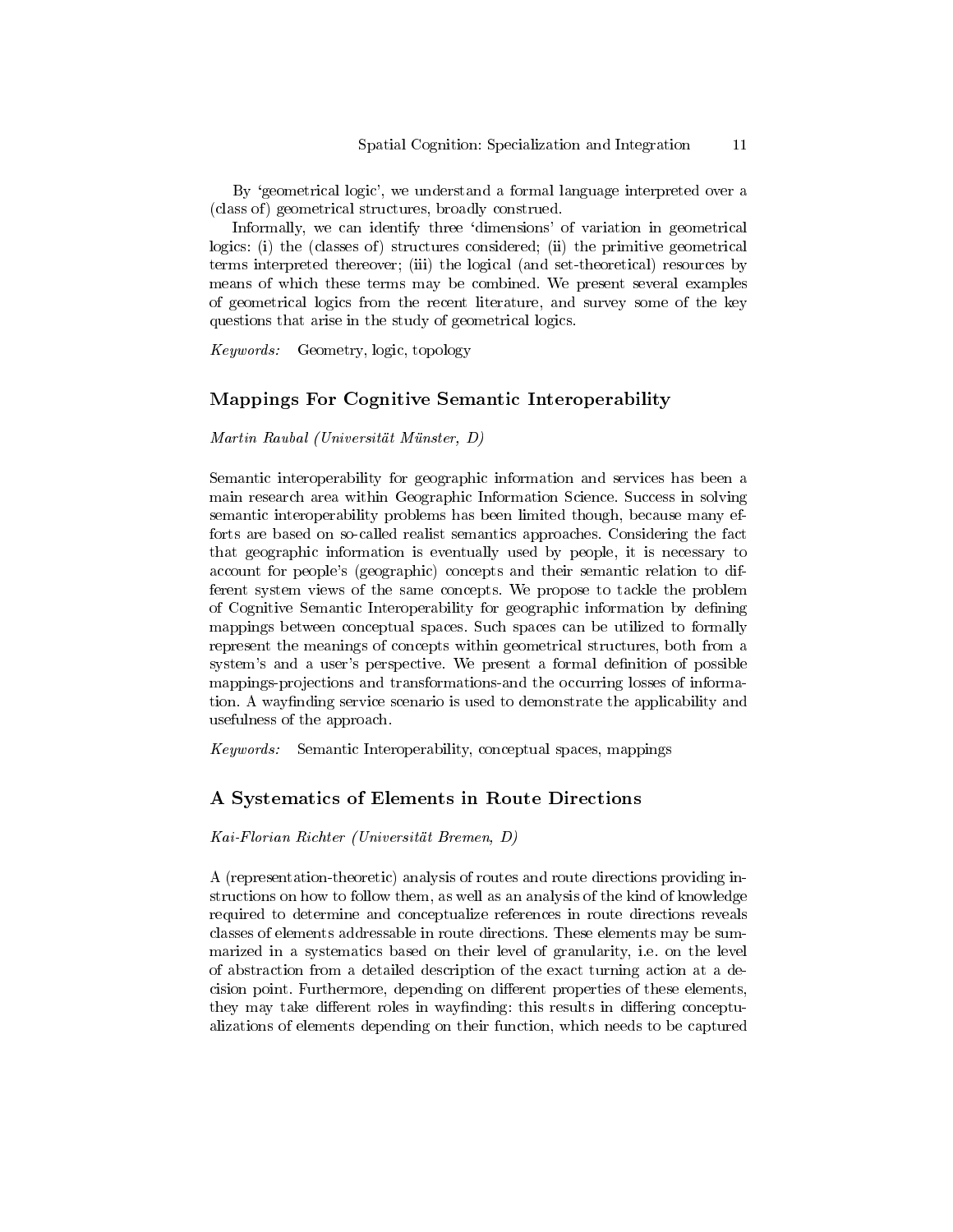for modelling by proper categorization, for example with respect to geometric (dimensional) or functional aspects.

In this talk, I will motivate and present the resulting categorization.

Keywords: Route directions, landmarks, environmental characteristics, conceptual structure

### Language, culture and cognition: Frames of spatial reference and why we need ontologies of space

Gunter Senft (MPI - Nijmegen, NL)

One of the many results of the "Space" research project conducted at the MPI for Psycholinguistics is that there are three "Frames of spatial Reference" (FoRs), the relative, the intrinsic and the absolute FoR. Cross-linguistic research showed that speakers who prefer one FoR in verbal spatial references rely on a comparable coding system for memorizing spatial configurations and for making inferences with respect to these spatial configurations in non-verbal problem solving. Moreover, research results also revealed that in some languages these verbal FoRs also influence gestural behavior. These results document the close interrelationship between language, culture and cognition in the domain "Space". The proper description of these interrelationships in the spatial domain requires language and culture specific ontologies.

Keywords: Frames of spatial Reference; language, culture and cognition; ontologies

See also: Haviland, John. 1993. Anchoring, iconicity and orientation in Guugu Yimithirr pointing gestures. Journal of Linguistic Anthropology 3: 3-45. Levinson, Stephen C. 2003. Space in Language and Cognition. Cambridge: Cambridge University Press. Pederson, Eric, Danziger, Eve, Wilkins, David, Levinson, Stephen, Kita, Sotaro, and Senft, Gunter. 1998. Semantic typology and spatial conceptualization. Language 74: 557-589. Senft, Gunter. 1997. Referring to Space - Studies in Austronesian and Papuan Languages. Oxford: Clarendon Press. Senft, Gunter. 2001. Frames of Spatial Reference in Kilivila. Studies in Language 25: 521-555.

### Probabilistic Approaches in Mobile Robotics

#### Cyrill Stachniss (Universität Freiburg, D)

This work provides and introduction to probabilistic techniques used by mobile robots. We focus on state estimation, utility maximization, and representation aspects and compare the pros and cons of frequently used approaches. We then introduce three classical robotic problems related to space, which are mapping,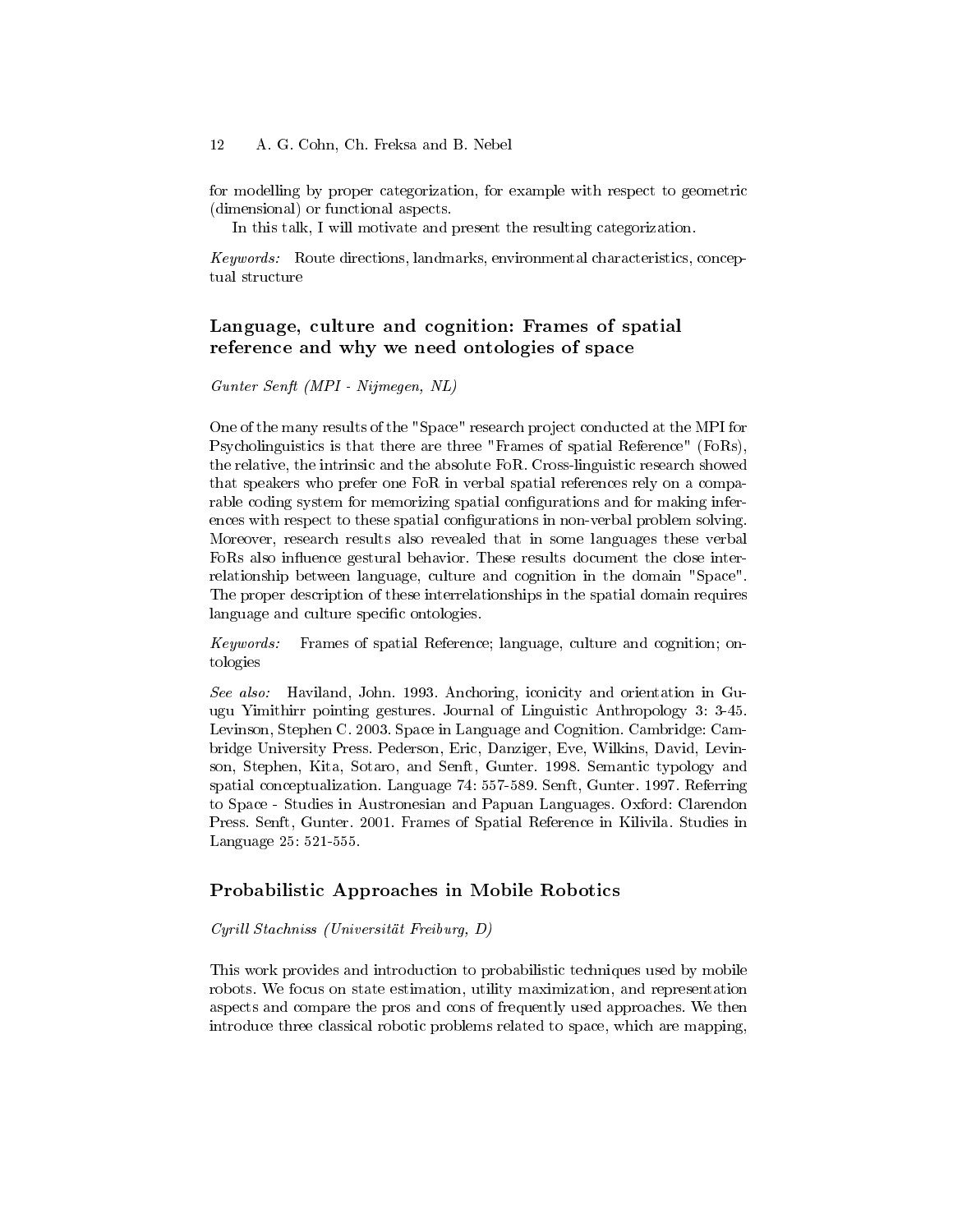localization, and path planning. Besides these three problems, we discuss solutions to the combined problems like simultaneous localization and mapping (SLAM), exploration, as well as integrated approaches. In this context, we discuss several state-of-the-art solutions. Furthermore, we present an integrated approach that efficiently solves all the individual problems at the same time. It reasons about potential actions and seeks to minimize the uncertainty in the model of the robot. The result is a robust technique to autonomously learn environmental models.

Finally, we relate the way humans deal with probabilities to the way robots do. As identified by several researchers in the field of cognitive science, we show that people have certain problems to deal with probability distributions in the appropriate way. People, for example, are insensitive to priors and typically select the most representative hypothesis and not the most likely one. However, humans are quite successful in the real world. This is due to the fact, that humans have good heuristics to solve problems and have a huge amount of background knowledge. Making these two aspects available to robots is identified as important issues for the next future.

Keywords: Probabilistic robotics, Bayes filter, uncertainty, humans

# Methods for analyzing natural discourse: Investigating spatial language in HRI vs. in a no-feedback web study

Thora Tenbrink (Universität Bremen, D)

The focus of interest in my research lies in the investigation of spontaneously produced natural language used to refer to the spatial position of a goal object. In this short paper I compare two central elicitation scenarios which have been useful for the investigation of speakers' strategies to achieve given discourse purposes by using spatial reference: a no-feedback web study and a humanrobot interaction scenario. In both cases the task was to identify one out of several similar objects in a configuration by using spatial reference. The results of the two kinds of studies show a number of important systematic differences as well as striking parallels with respect to speakers' conceptual and linguistic strategies.

Keywords: Human robot interaction, discourse analysis, spatial reference Full Paper: <http://drops.dagstuhl.de/opus/volltexte/2007/983>

# Path planning and optimization in the traveling salesman problem: Nearest neighbor vs. region-based strategies

Jan Wiener (MPI für biologische Kybernetik - Tübingen, D)

According to the number of targets, route planning can be a very complex task. Human navigators, however, usually solve route planning tasks fastly and efficiently.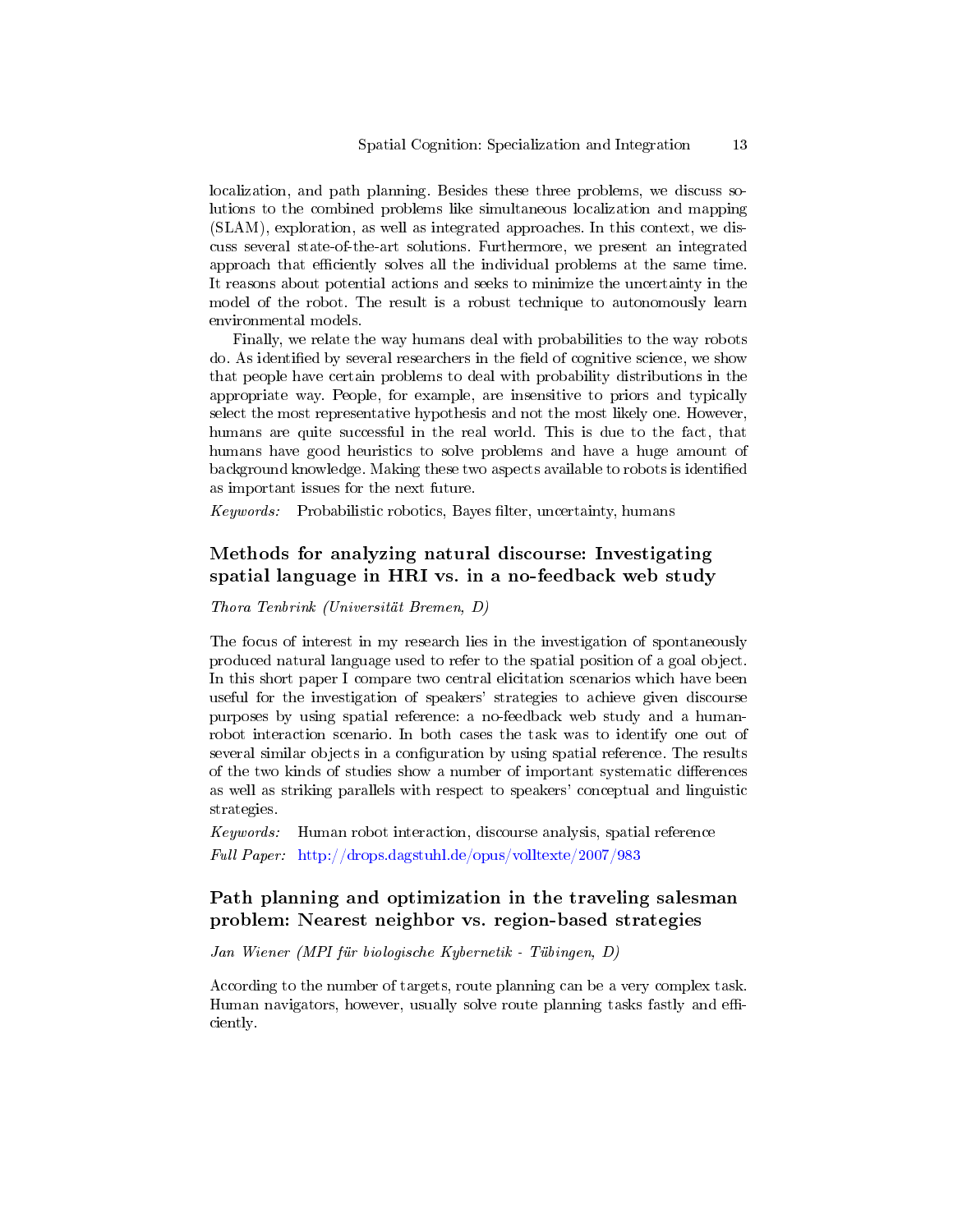Here two experiments are presented that studied human route planning performance, route planning strategies employed, and cognitive processes involved. For this, 25 places were arranged on a regular grid in a large room. Each place was marked by a unique symbol. Subjects were repeatedly asked to solve traveling salesman problems (TSP), i.e. to find the shortest closed loop connecting a given start place with a number of target places. For this, subjects were given a so-called 'shopping list' depicting the symbols of the start place and the target places. While the TSP is computationally hard, sufficient solutions can be found by simple strategies such as the nearest neighbor strategy. In Experiment 1, it was tested whether humans deployed the nearest neighbor strategy (NNS) when solving the TSP. Results showed that subjects outperformed the NNS in cases in which the NNS did not predict the optimal solution, suggesting that the NNS is not sufficient to explain human route planning behavior. As a second possible strategy a region-based approach was tested in Experiment 2. When optimal routes required more region transitions than other, sub-optimal routes, subjects preferred these sub-optimal routes. This result suggests that subjects first planned a coarse route on the region level and then refined the route during navigation. Such a hierarchical planning stragey would allow to reduce computational effort during route planning.

In a control condition, the target places were directly marked in the environment rather than being depicted on the shopping list. As subjects did not have to identify and remember the positions of the target places based on the shopping list during route planning, this control condition tested for the influence of spatial working memory for route planning performance. Results showed a strong performance increase in the control condition, emphasizing the prominent role of spatial working memory for route planning.

Keywords: Spatial cognition, navigation, route planning, path complexity, traveling salesman problem, regions, hierarchical planning, nearest neighbor strategy

Joint work of: Wiener, Jan Malte; Ehbauer, Nicole N.; Mallot, H. A.

Full Paper: <http://drops.dagstuhl.de/opus/volltexte/2007/984>

#### Granular Route Directions in Urban Environments

Stephan Winter (University of Melbourne, AU)

I will report on an ongoing PhD research by Martin Tomko. He investigates forms of route directions given to recipients in principle familiar with the environment. His goal is finding the rules to construct such route directions.

Keywords: Route directions

Joint work of: Winter, Stephan; Tomko, Martin